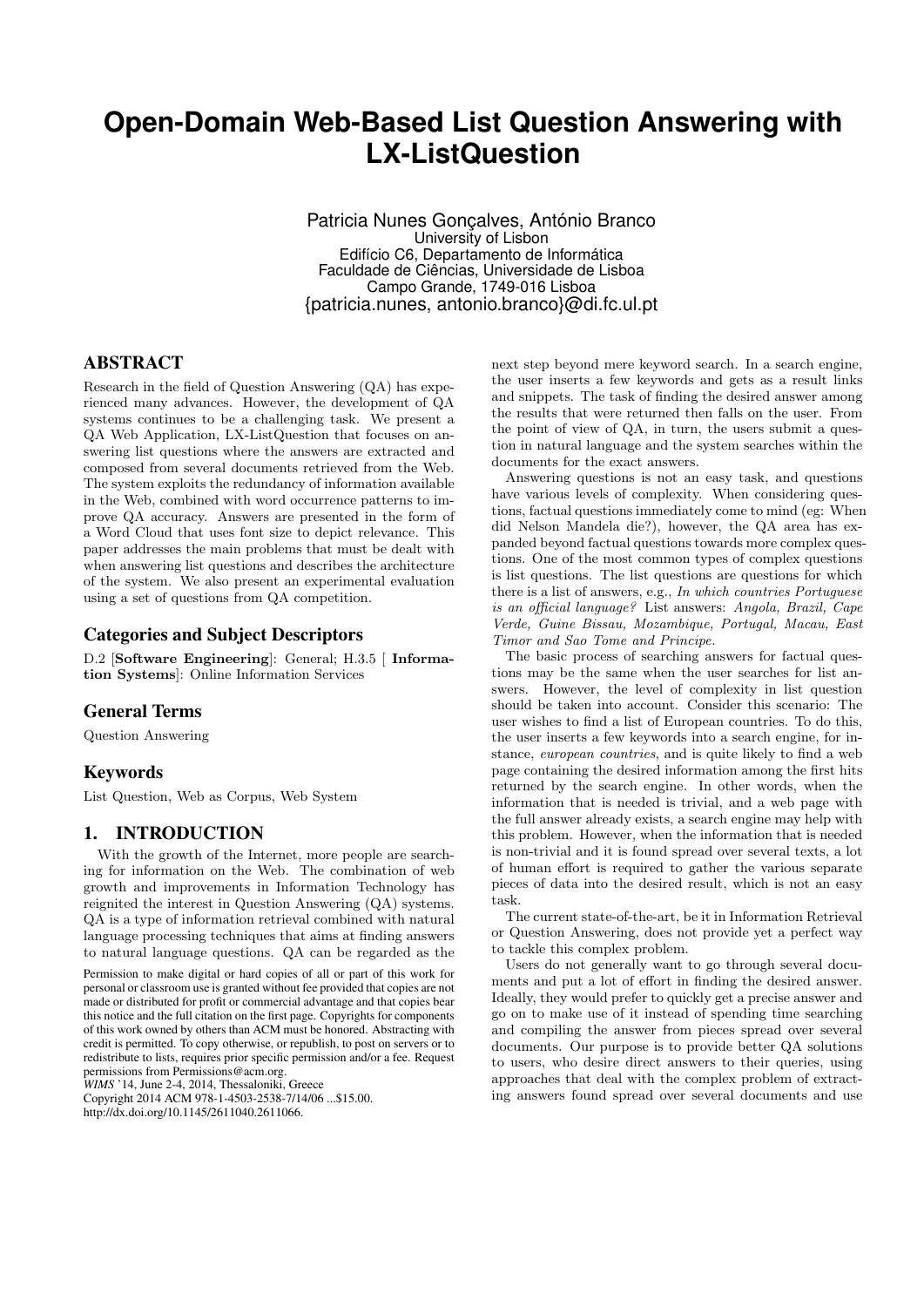them to compile a list of answers that are the most accurate possible. The development of LX-ListQuestion takes advantage of the fact that, when doing QA over free text captured dynamically in the Web, the answers may appear redundantly in many places and in many forms. Our approach to address the problem of answering list questions is to explore this redundancy. To build on this redundancy, we use techniques that will be explained in section 4.

Paper outline: Section 2 provides an overview of related work with focus on QA System and List Questions. Section 3 introduces List Questions and some examples are presented. The LX-ListQuestion System architecture and experimental evaluation are described on Section 4. Finally, Section 5 concludes with some final remarks.

# 2. RELATED WORK

An overview of QA research can be found in [11]. This section covers related work focusing on List questions. The most common approach is to take a QA system for factoid questions and apply it repeatedly to obtain different answers. Some systems using this approach are [6] and [13] and the performance of these systems is very low, with less than 0.10 f-score value. Other systems explore NLP tools and linguistic resources, mainly named entity recognition, PropBank, NomBank, FrameNet, semantic dependencing, correference resolution, WordNet and ontologies. For instance, [8] reports 0.148 of f-score and [15] reports 0.31 fscore for List questions. The time required for processing is very high and the performance of these systems depend on the performance of the supporting NLP tools.

Other approaches resort to statistical and machine learning methods. The system developed in [12] is based on a statistical model to answer List Questions. The best result is 0.035 f-score in List questions. Machine learning has also been used in the context of Question Answering. The system developed by [14] employs classification techniques to improve the system to find complete and distinct answers. They improve the results of 0.319 to 0.464 f-score with this technique. The system proposed by [10] answers List questions using a clustering machine learning method to group candidate answers that co-occur more often in the collection and achieves 0.287 of recall.

Other systems take advantage from semantic content to answer List questions, e.g. [2], [7], [4]. These achieved competitive results although all information should be stored in a database. This approach seems suitable to QA system that focus on a specific domain where the information source can be limited and more easily stored, but can hardly cope with open-domain QA. The best results of [7] is 0.14 of precision, [4] achieved 0.32 of recall and [2] does not report results.

# 3. LIST QUESTIONS

List questions have been widely studied in the QA domain. For List questions, a system is expected to return not a single answer but a list of answers. In the context of QA research, list questions may appear in three basic forms: (1) a question starting with an interrogative pronoun, (2) a request using an imperative verb and (3) other forms: without interrogative pronoun or imperative verb (usually a complex noun phrase). Table 1 shows some examples of these various forms of List questions.

Table 1: Examples of List questions

| Type of List  | Example                           |
|---------------|-----------------------------------|
| Question      |                                   |
| Interrogative | What European Union countries     |
| Pronoum       | have national parks in the Alps?  |
| Imperative    | Name rare diseases with dedicated |
| Form          | research centers in Europe.       |
| Other         | Chefs born in Austria who have    |
|               | received a Michelin Star.         |

List questions are already complex by themselves but they can also be made even more complex by adding constraints. The most common constraints are: Temporal, Geographic and Quantitative. Temporal constraints are related to time (months, years, centuries, etc.), e.g. What are the Brazilian poets who published volumes with ballads until 1941? Geographic constraints are related to localization (cities, region, countries, continents and so on), e.g. What are the rare diseases with dedicated research centers in Europe? Quantitative constraints are related with how often something happen, e.g. What Belgians won the Ronde Van Vlaanderen exactly twice?

The answers (for a list question) may appear in many places and in many forms. They can be in the same document; when the answer is already a list, e.g., *list of cities in* Portugal: Lisbon, Coimbra, Porto and Faro; or the answers can be spread over multiple documents; e.g., (document A): Lisbon is the capital of Portugal. (document B) Porto is a very important city in Portugal. In the latter case, a QA system aimed to answering List questions has to find all the answers spread over the several texts and compose the final list of answers.

Our system focuses on answering List questions where the answers are extracted from several documents from the Web.

#### 4. LX-LISTQUESTION ARCHITECTURE

The LX-ListQuestion System seeks to answer List questions through the use of Question Answering techniques running over the Web of Portuguese pages, while ensuring that the final answer List is as correct and complete as possible. The system exploits the redundancy of information and combines with word occurrence rules to find correct answers. The system architecture has three main modules: Question Processing, Passage Retrieval and Answer Extraction. Figure 1 shows its architecture and the main modules of the system is described in detail in the following sub-sections.



Figure 1: Question Answering System Architecture.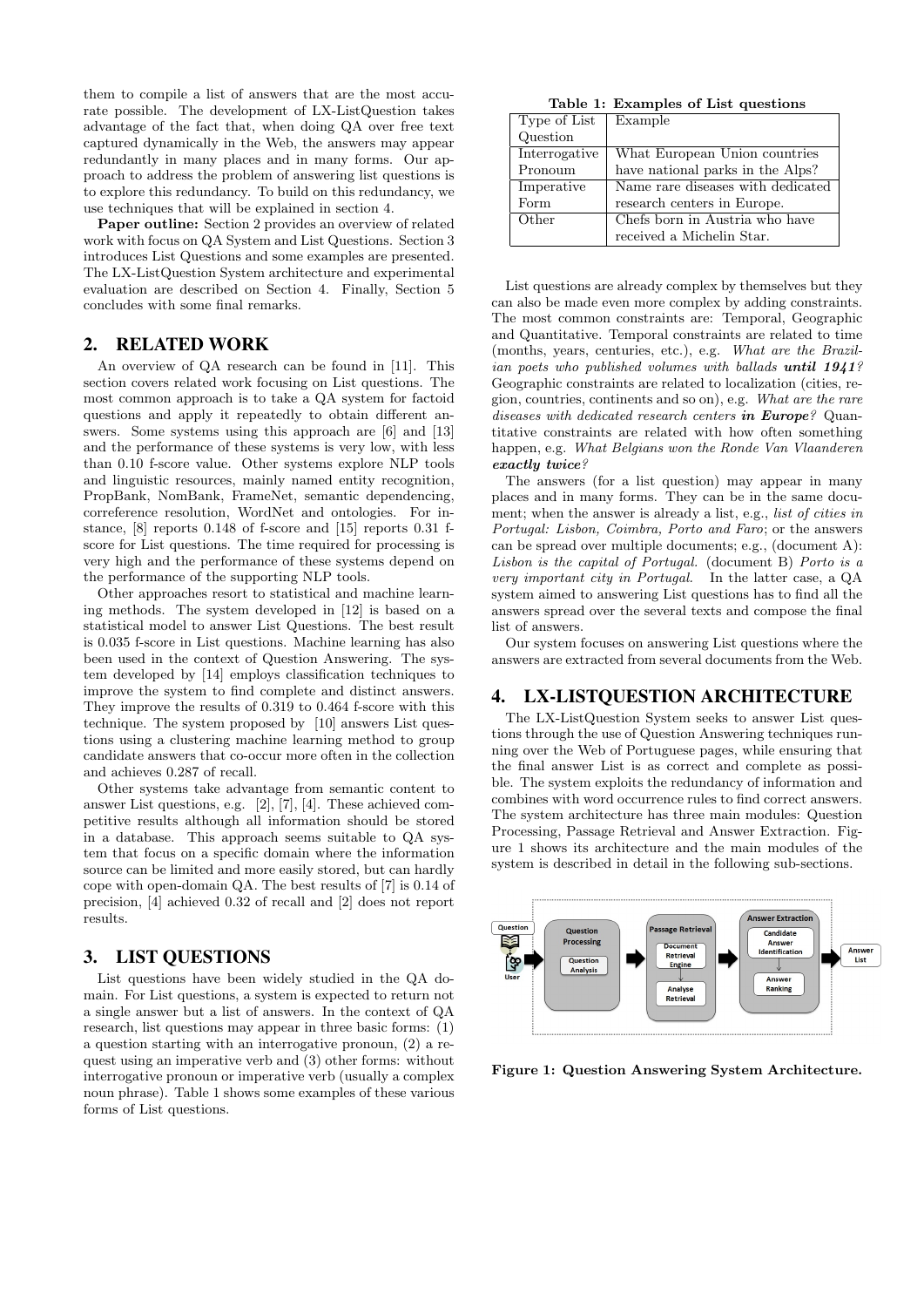#### 4.1 Question Processing Module

The Question Processing module is responsible for converting a natural language question into a form that a computer is capable of handling and extracting the information that will be used by subsequent modules. Question Analysis task is responsible for cleaning the questions, i.e. removing question marks, interrogative pronouns and imperative verbs. The system annotates each word with their part-ofspeech tag and extracts the following elements of the question: main verb, question target and named entities. This set of extracted words of the question we term as root question. Note that the root question is composed only by proper nouns, common nouns and verbs. The number of words in the root question will settle the strategy that will guide the kernel of the system. The strategy can follow three diferent levels based on the number of words in the root question. Table 2 shows the number of words related with the strategy level. The strategy level leads to how many files of relevant information the system uses to gather the sentences and how many auxiliary lists the system will work with.

Table 2: Strategy level

|                           | . .              |                 |
|---------------------------|------------------|-----------------|
| Root-question Example     | $\#\text{words}$ | Strategy level  |
| Churches Macau            | <3               | 1st             |
| National parks Mozambique | 3                | 2 <sub>nd</sub> |
| Typical dishes cuisine    | ${>}3$           | 3th             |
| Cape Verde                |                  |                 |

Another task performed by the Question Processing module is the expansion of keywords. This task is made using two different algorithms: Nominal Expansion and Verbal Expansion. With the Nominal Expansion, the system identifies the synonyms and hypernyms of the common nouns. With the Verbal Expansion, the main verb is conjugated into other verbal forms. The expansion of keywords will be used to select relevant sentences from the source text. Table 3 shows an example of this step.

Table 3: Results of Question Processing and Passage Retrieval Module

| List Tuscany provinces that      |
|----------------------------------|
| produce Chianti.                 |
| Tuscany provinces produce        |
| Chianti                          |
|                                  |
|                                  |
| provinces, region, territory,    |
| area, sub-area                   |
| produce, produced, producing     |
| Tuscany provinces, territory,    |
| region, area, sub-area, produce, |
| produced, producing, Chianti     |
|                                  |

# 4.2 Passage Retrieval Module

The Passage Retrieval module is responsible for searching web pages (using Google  $API<sup>1</sup>$ ) and save their full textual content into local files for post-processing. This version of the system is working with 10 downloaded files. In the further versions we intend to work with more files. This module

is also responsible for cleaning the HTML files and saving into local files only the content information. After the content is saved into a file, the system will select the relevant sentences based on matching and counting the keywords in the sentences. The number of files that will store relevant information is determined by the strategy being used. If the strategy level is 1st, there is only one file to store the relevant information; if the strategy level is 2nd, there are two files; and if the strategy level is 3th, there are three files. Later in the processing, the quantity of files will affect the number of lists that will be used to build the final list of answers.

The sentences are classified in three classes according to their relevance with respect to the root question. Depending on their classification, the sentences are stored in distinct sets. To demonstrate this stage of processing, we use the example in Table 3, whose number of Keywords is 4 and the Relevance Score is 2 (the half of the number of keywords). In this example, the sentences will be stored in three distinct files according to their level of relevance. t will have "weak" relevance if contains less keywords than the Relevance Score; "medium" relevance is determined if contain identical number of Relevance Score and "strong" if contains more keywords than the Relevance Score. Table 4 shows an example of sentence classification based on number of Keywords.

Table 4: Sentence classification

| Sentence                                    | Class  |
|---------------------------------------------|--------|
| During the 1970s producers started to       | weak   |
| reduce the quantity of white grapes         |        |
| in Chianti.                                 |        |
| Wines labelled <b>Chianti</b> Classico come | medium |
| from the biggest sub-area of Chianti,       |        |
| that includes the original Chianti          |        |
| heartland.                                  |        |
| Chianti is produced in central Tuscany      | strong |
| region divided in five provinces: Siena,    |        |
| Firenze, Prato, Arezzo and Pistoia.         |        |

# 4.3 Answer Extraction Module

This module performs two main tasks: Candidate Answer Identification and Building the List Answer. Candidate Answer Identification task extracts all words tagged with the proper name tag (in this version of the system we are assuming that all answers are proper names).

The process of Building the List Answer is based on frequency and rules. For the frequency approach, the main elements that will compose the list answer are taken from sentences previously classified as "strong" relevance (which we term Premium List) and will serve to guide the rest of the processing. If we were to consider only these elements, the list of answers would probably contain correct items.

However, the list may be incomplete and lack elements. Then, continuing in the same vein of our strategy, we use the sentences classified as "medium" and "weak" (termed Work List) to confirm and expand the elements in the list. The Final List answers will be composed by elements from Premium List and Work List filtered by thresholds. In addition to the filters, the system uses three Word Occurence Rules based on verb analysis, page title and sentence match. The whole process of building the final list of answers is detailed below:

<sup>1</sup>http://www.google.com.br/cse/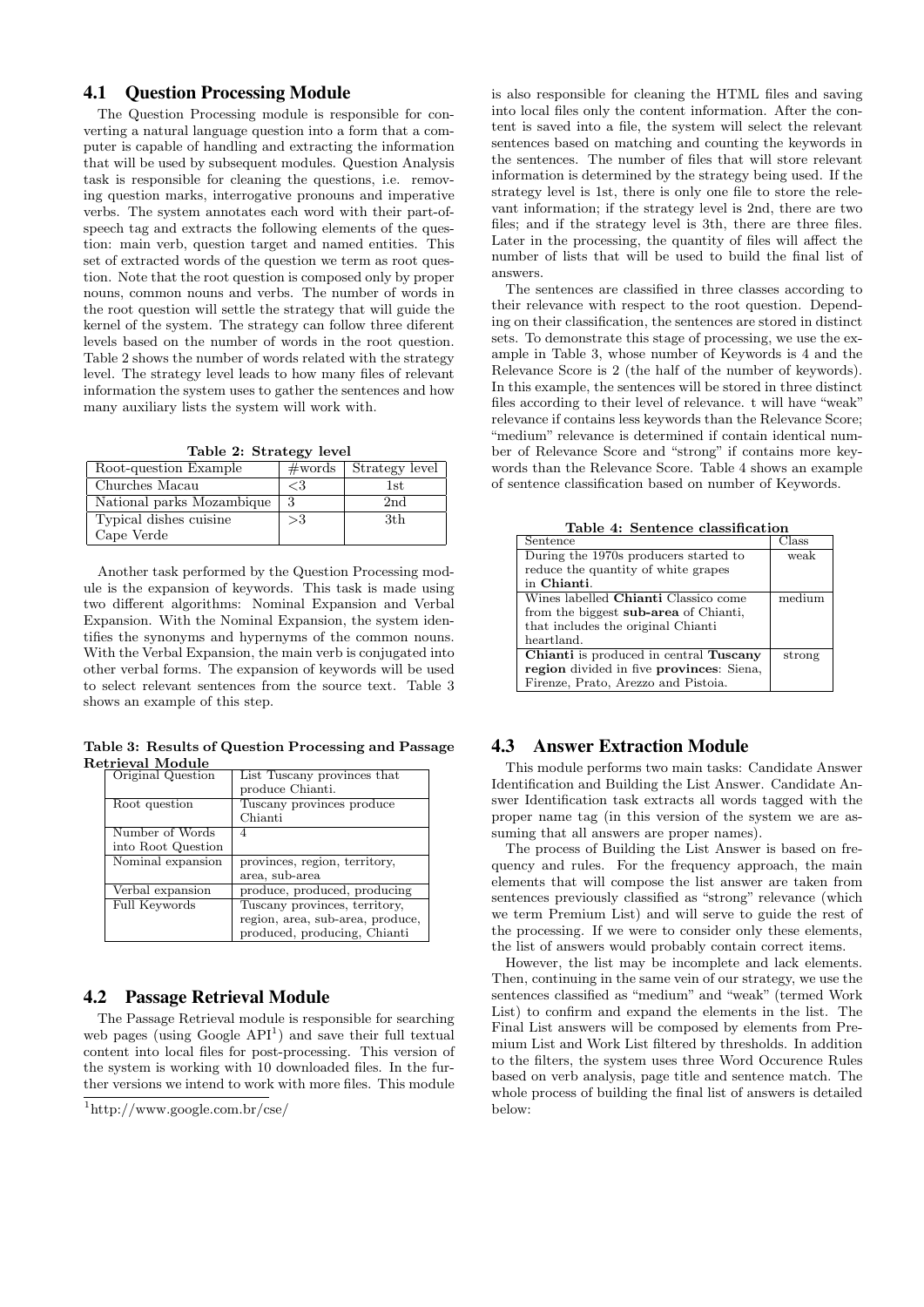- 1. The Premium List is built from candidates extracted from the sentences previously classified as "strong" relevance.
- 2. The Work List is built from candidates extracted from the sentences previously classified with "medium" or "weak" relevance.
- 3. The elements in the Work List that appear repeated are grouped together and their frequency is calculated.
- 4. Two frequency thresholds are calculated from the Work List. One threshold will be used to filter the Premium List and the other to filter the Work List. The thresholds are calculated by the following procedure:

Let  $wa = \frac{\sum_j c_j \times j}{\sum_j}$  $\frac{\sum_j f_j}{\sum_j c_j}$  be the weighted average of the elements in the Work List, where  $j$  is the frequency and  $c_j$  is the frequency of elements with frequency j. Let  $u$  be an (empirically determined) upper bound on the admissible values for  $j$ , in order to limit the impact of the elements with very high frequencies.

Let  $\hat{c}_{u,j} = min(j, u)$  be the frequency of frequencies bounded by  $u$ .

Let  $\hat{wa} = \frac{\sum_j \hat{c}_{u,j} \times j}{\sum_j \hat{c}_{u,j}}$  $\frac{\sum_{j} a_{ij} - a_{ij}}{\sum_{j} a_{ij}}$  be the weighted average of the

elements in the Work List, taking into account frequency of frequencies bounded by u.

To calculate the threshold  $t_P = w\hat{a}$  for the Premium List,  $u$  is set to 5 after experimentation.

To calculate the threshold  $t_W = w\hat{a}$  for the Work List, u is set to 1 after experimentation.

- 5. Filter with  $t_P$ : Candidates in the Premium List are filtered. The frequency of each candidate is compared to the first threshold previously calculated. The candidate pass to the Final List of Answers if the frequency is equal to or greater than the threshold previously calculated.
- 6. Filter with  $t_W$ : Candidates in the Work List with a frequency above the second threshold previously calculated are also included in the Final List of Answers.
- 7. Filter Verb-Rule: Candidates in the Premium List who were not promoted to the Final List of Answers, after Filter  $t_P$  was applied, still have a second chance to be included following the criterion of analysis of the Verb: If the sentence in which the candidate occured contains the same verb of the question, then the candidate is included in the Final List of Answers.
- 8. Filter Title-Rule: All candidates extracted from texts in which the text title matches (i.e. all keywords are present) the root question pass to Final List Answers.
- 9. Filter Sentence Match-Rule: All candidates extracted from sentences that match the root question pass to Final List Answers.

Figure 2 summarizes the building of the list of answers.



Figure 2: Building the list of answers.

# 4.4 Supporting Tools

To build LX-ListQuestion we used the following supporting tools and resources:

- $\bullet$  LX-Conjugator<sup>2</sup>: is a tool for conjugation of Portuguese verbs [3]. The system takes an infinitive verb form and delivers the corresponding conjugated forms. The Portuguese verbal inflection is a most complex part of the Portuguese morphology given the high number of conjugated forms for each verb (ca. 70 forms in non pronominal conjugation).
- LX-Suite<sup>3</sup>: is a system for shallow processing of Portuguese [1]. The system is based on a pipeline of several tools. The tools for lemmatization and morphological analysis are inserted at the end of the pipeline and are fed by three other tools: a sentence splitter, a tokenizer and POS tagger.
- $\bullet$  LX-Ner<sup>4</sup>: is a tool for recognition of expressions for named entities [5] in Portuguese. The name entities are classified in Persons (PER), Organization (ORG), Location (LOC), Events (EVT) and works (WRK).
- Multi-WordNet PT  $(MWNPT)^5$ : is a lexical semantic network for Portuguese. The database was shaped under the ontological model of wordnets. It spans over 17,200 concepsts/synsets, linked under the semantic relations of hyponymy and hipernymy. These concepts are made of over 21,000 word senses/word forms and 16,000 lemmas. It includes the subontologies under the concepts of Person, Organization, Event, Location and Works of art.
- TEP<sup>6</sup>: Electronic Thesaurus for Brazilian Portuguese [9]. The TEP database stores sets of synonym and antonym for the word forms. We use the database to improve keywords expansion.

 $^{2}$ http://www.lxcenter.di.fc.ul.pt/services/en/LXServicesConjugator.html  $^3$ http://www.lxcenter.di.fc.ul.pt/services/en/LXServicesSuite.html <sup>4</sup>http://lxcenter.di.fc.ul.pt/services/en/LXServicesNer.html

<sup>5</sup>http://lxcenter.di.fc.ul.pt/services/en/LXServicesWordnet.html

 $6$ http://www.nilc.icmc.usp.br/tep2/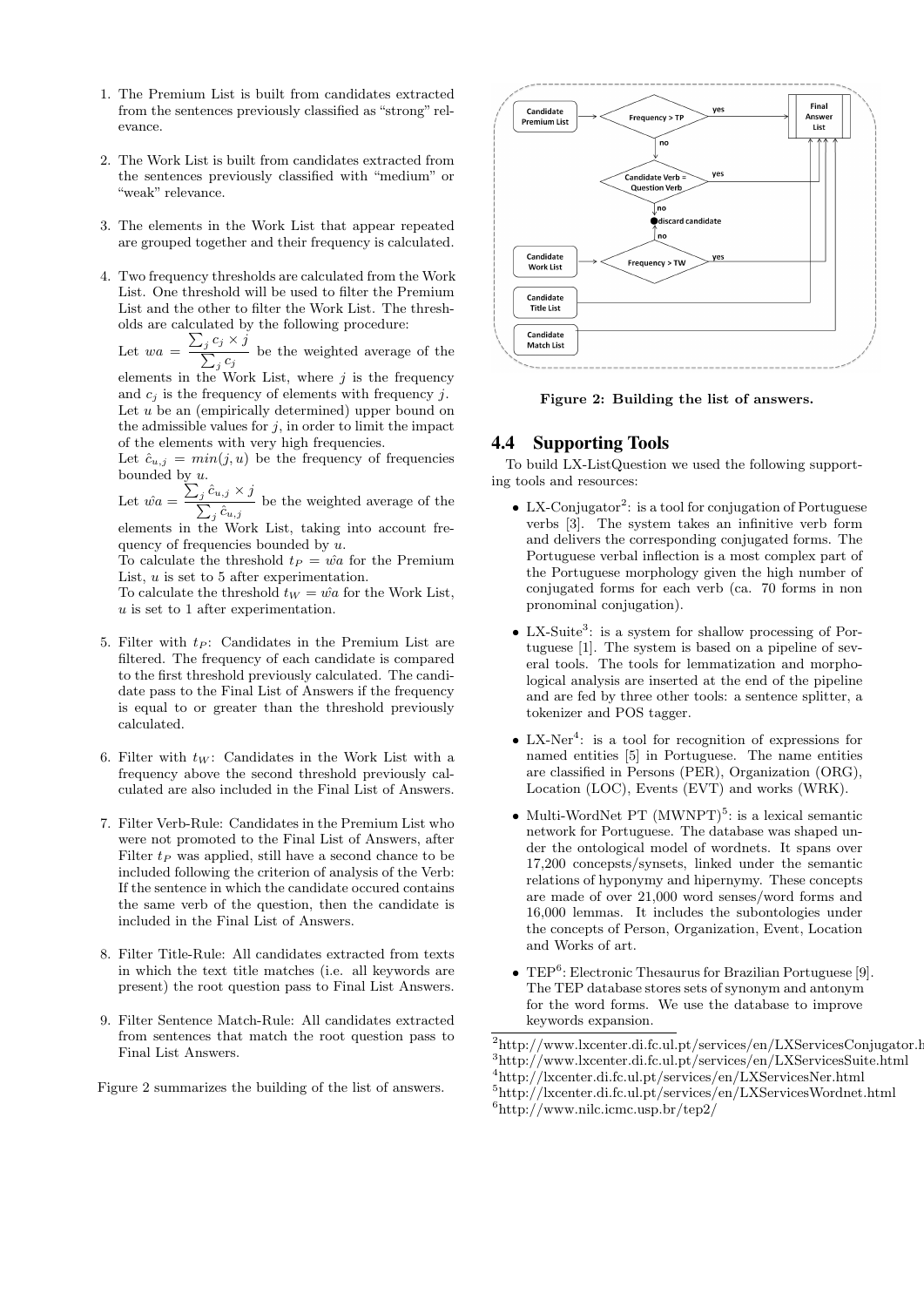- $\bullet$  HTML Parser<sup>7</sup>: HTML Parser is a Java library used to parse HTML. The library allows to transform HTML pages into plain text.
- Google Custom Search<sup>8</sup>: The Google Custom Search is an application programming interface (API) that allows retrieving and displaying search results from Google Custom Search. The API works integrated into the system application. The API provides 100 search queries per day for free.
- Pagico Corpus<sup>9</sup>. The Pagico Corpus is composed by 150 topics in Portuguese where the answers are spread over multiple documents and the topics require multiple answers.

#### 4.5 Results

For the experiments we used a set of 10 questions<sup>10</sup> that require List Answers:

Q1: (PT)Instrumentos musicais de origem africana comuns no Brasil. (EN)African musical instruments common in Brazil.

Q2: (PT)Parques do Rio de Janeiro que têm cachoeiras. (EN)Parks of Rio de Janeiro that have waterfalls.

Q3: (PT)Igrejas em Macau. (EN)Churches in Macau.

Q4: (PT)Cidades que fizeram parte do domínio português na Índia. (EN)Cities in India that were under Portuguese rule.

Q5: (PT)Parques nacionais de Moçambique. (EN)National parks in Mozambique

Q6: (PT)Ilhas de Moçambique.(EN)Islands of Mozambique Q7: (PT)Movimentos culturais surgidos no nordeste do Brasil. (EN)Cultural movements that emerged n the northeast of Brazil.

Q8: (PT)Dioceses católicas de Moçambique. (EN)Catholic dioceses in Mozambique.

Q9: (PT)Candidatos a alguma das eleições presidenciais na Guiné-Bissau. (EN)Candidates for any of the presidential elections in Guinea-Bissau.

Q10: (PT)Capitais das províncias de Angola. (EN)Capitals of the provinces in Angola.

|                | Premium | Work          | Answer | Reference      | Correct |
|----------------|---------|---------------|--------|----------------|---------|
|                | List    | $_{\rm List}$ | List   | List           |         |
| Q1             | 16      | 9             | 26     | 11             | 4       |
| $\mathrm{Q}2$  | 167     | 89            | 12     | $\overline{2}$ | 1       |
| Q3             | 198     |               | 48     | 17             | 6       |
| Q4             | 100     | 159           | 36     | 22             | 5       |
| Q5             | 236     | 99            | 29     | 4              | 3       |
| Q6             | 89      |               | 39     | 12             | 5       |
| Q7             | 12      | 9             | 21     | 5              | 1       |
| Q8             | 57      | 162           | 34     | 7              | 5       |
| Q9             | 16      | 26            | 19     | 4              | 1       |
| Q10            | 39      | 254           | 21     | 19             | 8       |
| $_{\rm Total}$ | 930     | 807           | 285    | 103            | 39      |

Table 5: Building Answer List - Results

<sup>7</sup>http://htmlparser.sourceforge.net/

<sup>8</sup>http://www.google.com.br/cse/

 $^{9}$ www.linguateca.pt/Pagico<br><sup>10</sup>These questions we questions were based on Pagico: www.linguateca.pt/Pagico

Table 5 shows the results during the building of the answer list. We observe that the number of candidates varies depending on the question. For instance, questions Q1, Q7 and Q9 have far fewer candidates when compared with Q3 or Q5. The candidates of Q3 and Q6 do not have elements in Work List because the level of the strategy was set to 1st.

Among the 103 expected answers in the reference list, the system correctly answered 39 of them. It is important to mention that the LX-ListQuestion System is a dynamic system running over the Web and there is no guarantee that all answers can be found there.

Table 6 shows the evaluation of the LX-ListQuestion System. The metrics used are: recall, precision and F-measure. These metrics take into consideration two lists: a reference list of correct answers and the system list (answers returned by the QA system).

Precision: C is the number of common elements between reference and system lists and S is the number of elements given by the system.

 $Precision = \frac{C}{S}$ 

Recall: C is the number of common elements between reference and system lists and L is the number of elements in reference list.

 $Recall = \frac{C}{L}$ 

F-measure: its the combination (harmonic mean) between Recall and Precision.

 $F-measure = \frac{2*Recall*Precision}{Recall+Precision}$ 

| Taple o: Metric Evaluation |           |        |           |  |  |
|----------------------------|-----------|--------|-----------|--|--|
| Question                   | Precision | Recall | F-Measure |  |  |
| Q1                         | 0.15      | 0.36   | 0.21      |  |  |
| $\mathrm{Q}2$              | 0.08      | 0.50   | 0.14      |  |  |
| Q3                         | 0.13      | 0.35   | 0.18      |  |  |
| Q4                         | 0.14      | 0.23   | 0.17      |  |  |
| Q5                         | 0.10      | 0.75   | 0.18      |  |  |
| Q6                         | 0.13      | 0.42   | 0.20      |  |  |
| Q7                         | 0.05      | 0.20   | 0.08      |  |  |
| Q8                         | 0.15      | 0.71   | 0.24      |  |  |
| Q9                         | 0.05      | 0.25   | 0.09      |  |  |
| $\rm Q10$                  | 0.38      | 0.42   | 0.40      |  |  |
| AVERAGE                    | 0.14      | 0.38   | 0.20      |  |  |

 $T = L1 - C$ . Metric Eva

We observe from Table 6 that the system answered all questions. It achieved better recall for the questions Q5 and Q8. The Question Q10 obtained better precision and also f-measure. Overall, the system scores 0.38 of recall, which is a very competitive result for the current state-ofart. Exploring the redundancy of information seems to be a good approach to this task, but it alone cannot handle all problems.

# 4.6 User interface

LX-ListQuestion is available on the web:

http://nlxserv.di.fc.ul.pt/lxlistquestion/index.jsp

In our tests, the response time ranged between 16 and 28 seconds of processing from submitting the question and getting the list of answers. We chose to use word cloud as the form of presentation of the results because, together with the final answers list, it provides a visual representation of related words. The word cloud helps the user to understand the context in which the answers may be embedded. Figure 3 shows LX-ListQuestion System online GUI.